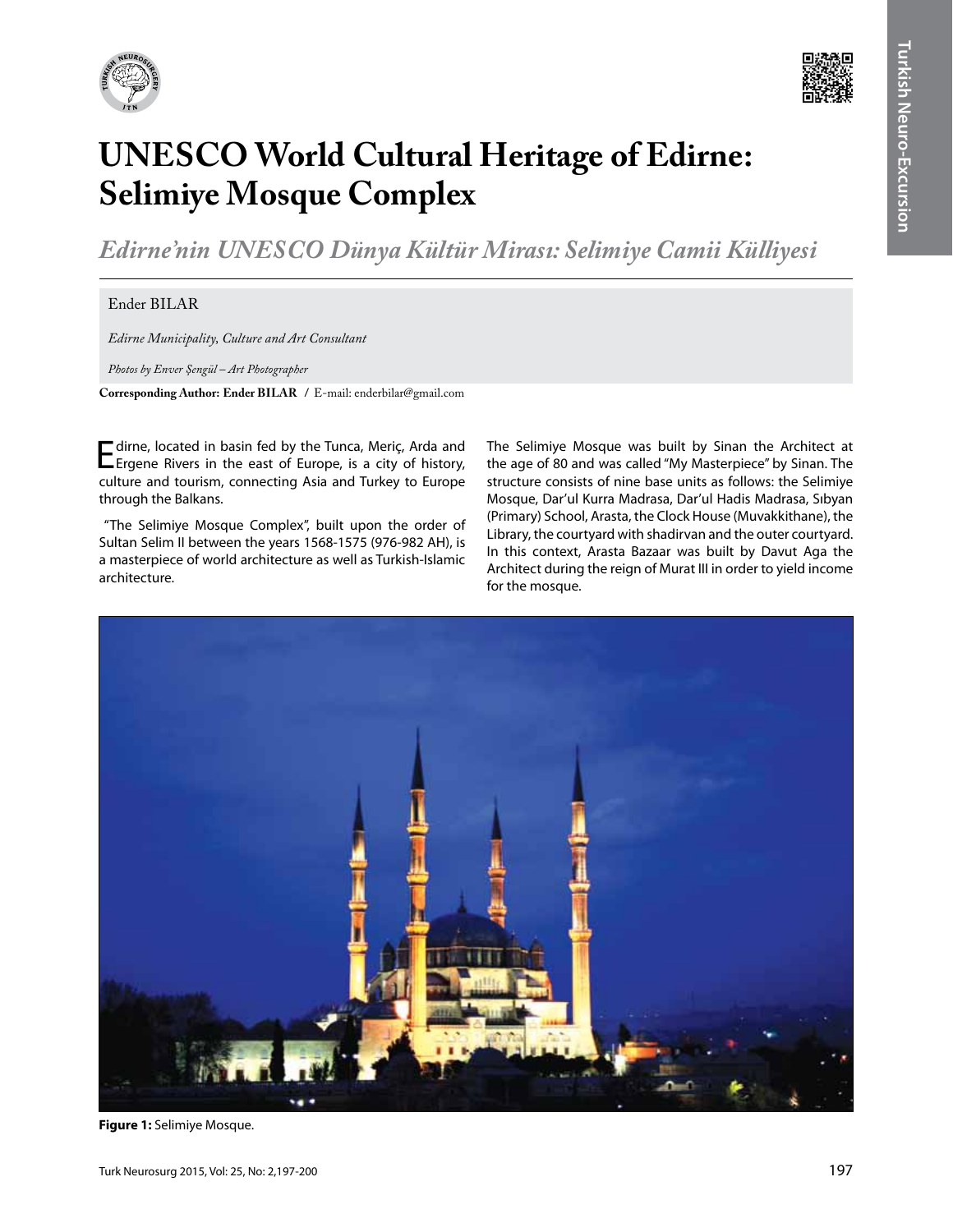

**Figure 2:** Selimiye Mosque at the View of Edirne City.

The Mosque crowning Edirne was built on Kavak Square (also called Sarıbayır), where the first Ottoman Palace of Edirne was located. This location is the most visible area of the city and the Selimiye Mosque can therefore be seen all over the city. The selection of the location shows that Sinan was a very important city planner as well as an Architect.

The famous traveller Evliya Çelebi indicates in his travelogue that 27.760 rum pouches of money, that is, 550.000.000 coins were spent for the construction of the mosque (Çelebi, 2006). Selim II's life did not last long enough for him to see the mosque and he died before he saw the mosque completed.

Sinan the Architect elevated the covered central structure scheme with a single large dome in the Ottoman and World Architecture to its highest level in the Selimiye Mosque Complex. Inside the Selimiye Mosque, the weight of the enormous dome that is 42.30 m high from the ground up to the keystone and has a diameter of around 31.50 m is distributed on eight pillars and buttresses of a large arch. Four semi domes at the corners and a semi dome on the mihrab support the central dome. The mosque is illuminated through hundreds of windows lined up on the dome frame and facades.

The contribution of the minarets covering the dome from afar and strengthening the sense of verticality in the mass composition plays a great role in making the structure



**Figure 3:** A View from the Worship Area (Harim).

legendary. The minarets 85.67 m height above ground including the finial and 3.80 meters in diameter have three sherefes (minaret balconies) with muqarnas. The minarets on either side of the main door have independent three-ways with different staircases reaching the sherefes. The minarets on the madrasas section have single staircases. The minarets faced four directions of the main dome in this structure for the first time and therefore provided an impressive facade appearance. Placing the independent three-ways with different staircases reaching the sherefes in minarets on the connection points of the main mass and the courtyard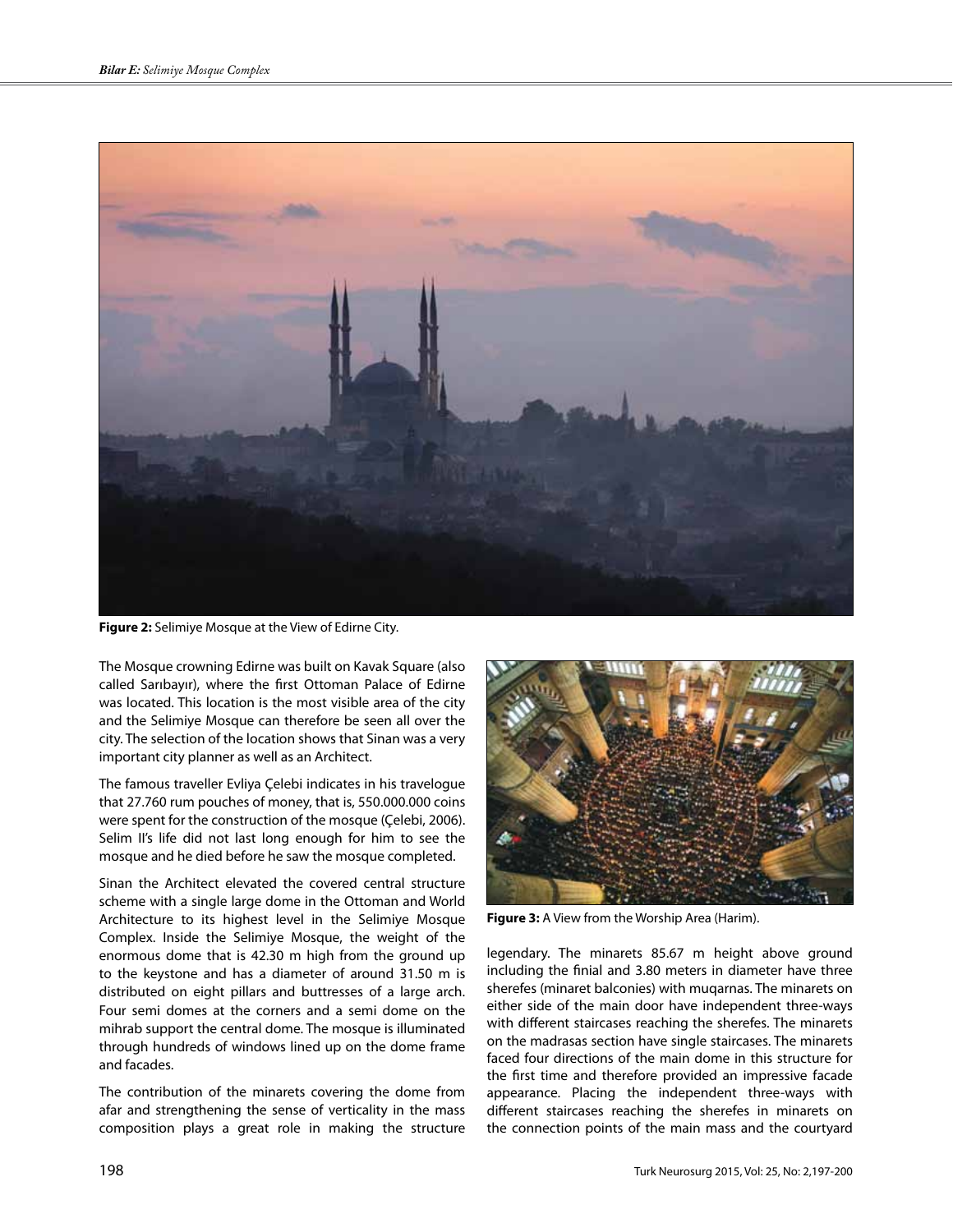

**Figure 4:** A View Inside the Dome.



**Figure 5:** A View Inside the Dome.



**Figure 6:** One of the Selimiye Mosque Tiles.

created a legend that evokes nearly the whole structure and even Edirne. The Sultan's Mahfel is decorated with dazzling tiles. This structure constitutes the culmination of aesthetics with its minbar that is a unique example of marble work, the decoration tiles used in the interior, kalemisi (hand ornamentation) and marble fountain (shadırvan) in the middle of the courtyard surrounded by porticos. (Turan: 2013)

Inside the mosque there is the Muezzin Mahfel in the middle, the Sultan's Mahfel on the left of the mihrab, and the Library on the right. The collection of the library was formed by the donation of approximately 270 books that belonged to Sultan Selim II and the state. Today, manuscripts of Selimiye Manuscripts Library are kept here.

There are Primary School, Dar'ul Hadis and Dar'ul Kurra Madrasas in the large outdoor courtyard surrounded by stone walls of Selimiye Mosque Complex. Today, Dar'ul Hadis Madrasa serves as the Turkish and Islamic Art Museum and Dar'ul Kurra Madrasa serves as the Selimiye Foundation Museum.

The Selimiye Mosque Complex is a cultural symbol that links the East and West in Ottoman Classical Culture and is a signature of the city. The complex was included in the World Heritage List by the UNESCO World Heritage Committee on June 29, 2011 through collaborative efforts of the Municipality of Edirne and the Ministry of Culture and Tourism.

## **SINAN THE ARCHITECT**

*The world-famous Turkish Architect Sinan lived between 1490 and 1588 (890-996 AH) and witnessed the reigns of four sultans. Sinan was admitted to the Guild of Janissaries after being recruited as a devshirmeh from Ağırnas village in Kayseri during the reign of Yavuz Sultan Selim and joined expeditions to the East and the West organized by the state during this period and had the opportunity to see various cities and architectural works.*

*Sinan the Architect had won the approval of Vizier Lutfi Pasha with the bridge he built across Prut River during Sultan Suleyman the Magnificent's Karaboğdan (Moldavia) Expedition, and became chief architect on the recommendation of Lutfi Pasha upon his predecessor's death.*



**Figure 7:** Sinan the Architect.